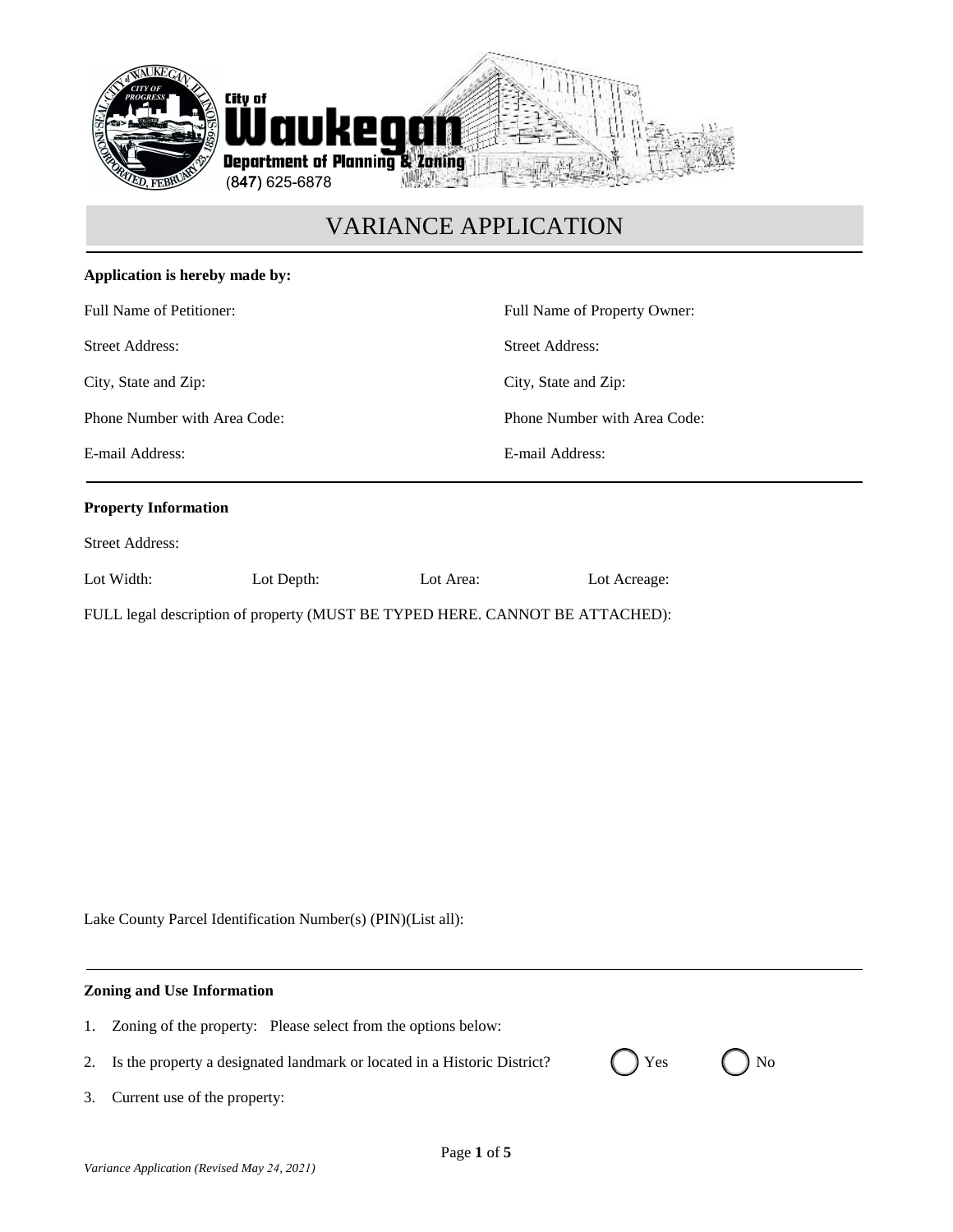4. Please provide a description of the nature and extent of the requested variance and from which section of the Zoning Ordinance you are seeking this variance:

5. Proposed use of the property that warrants this application for a variance**:**

6. If the proposed variance is approved, what improvements or construction is planned? (An accurate site plan may be required to establish that the proposed improvements can meet the minimum zoning requirements)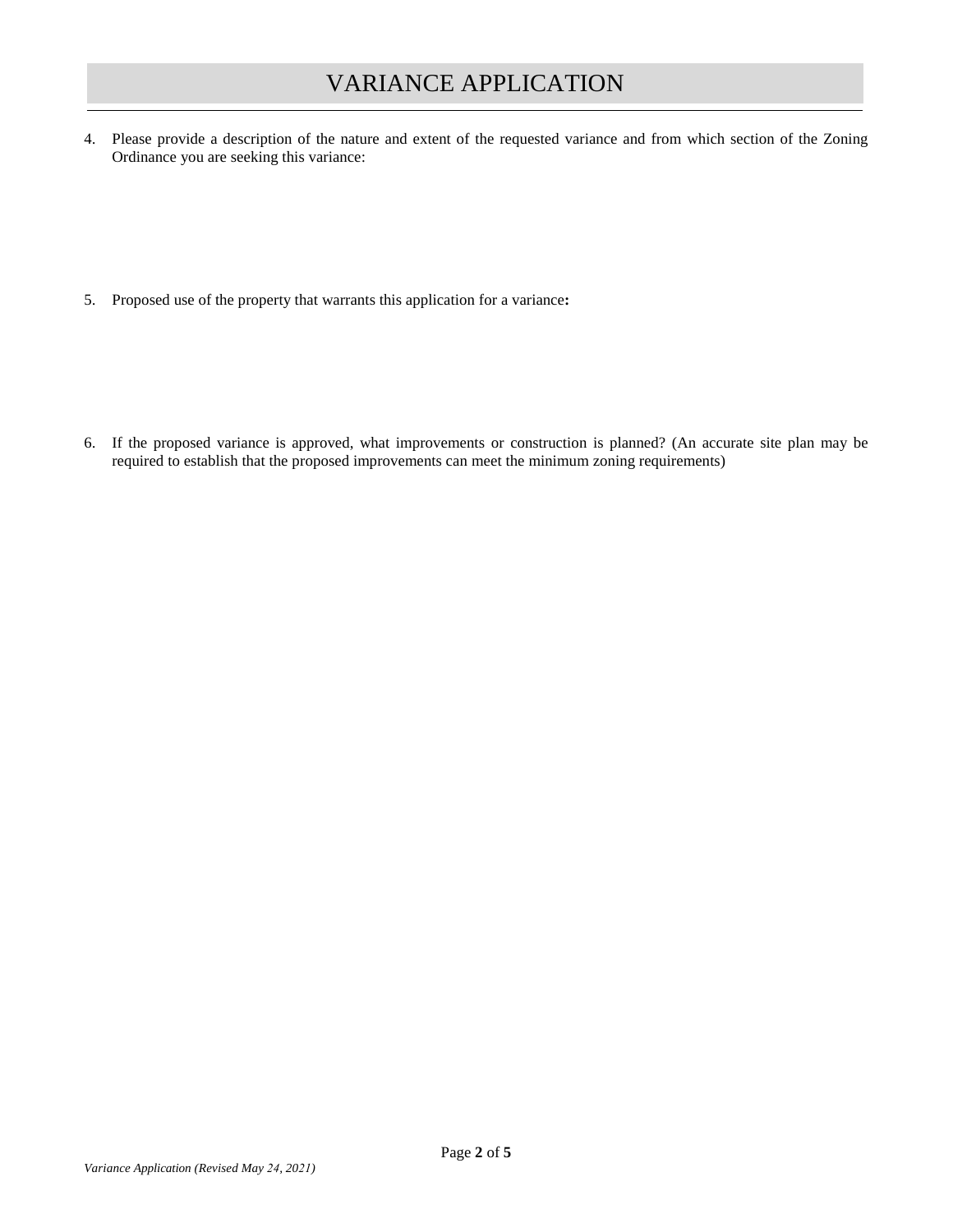#### **Findings of Fact**

The City of Waukegan Zoning Ordinance requires that the Planning and Zoning Commission take into consideration the factors listed below in making its recommendation to the City Council. As the petitioner, you must demonstrate why the proposed variance is a hardship and should be granted to you. The burden of proof for a variance rests with the petitioner. The seeking of a variance shall not result in financial gain for the petitioner. Each of the questions below must be addressed as part of the application. If you do not believe a particular factor does not apply to the property in question, indicate "Not applicable" and explain why it does not apply.

- **1. Why is the variance necessary for reasonable use of the subject property?**
- **2. What hardship will the petitioner experience in meeting the requirements of the Zoning Ordinance?**
- **3. What problems or conditions are unique to the subject property (physical surroundings, shape, topography) that are not common elsewhere and will be alleviated by the proposed variation?** *(The proposed variance, should it be granted, will not serve as a special privilege, but will alleviate conditions not shared by other similarly-zoned property in the rest of the City of Waukegan).*
- **4. What limitations of the subject property cause the hardship from which the petitioner seeks a grant of relief through the proposed variation?** *(Note: Petitioner cannot have knowingly or deliberately created these property hardships).*
- **5. Explain how the proposed variance will not impair an adequate supply of light and air to adjacent property; substantially increase congestion in the streets; endanger the public safety; diminish or impair the value of nearby properties; nor impair the public health, safety, comfort, convenience, or general welfare.**
- **6. How does the proposed variance represent the minimum deviation from established standards necessary to accomplish the desired improvement?**
- **7. How will the proposed variance maintain the essential character of the neighborhood?**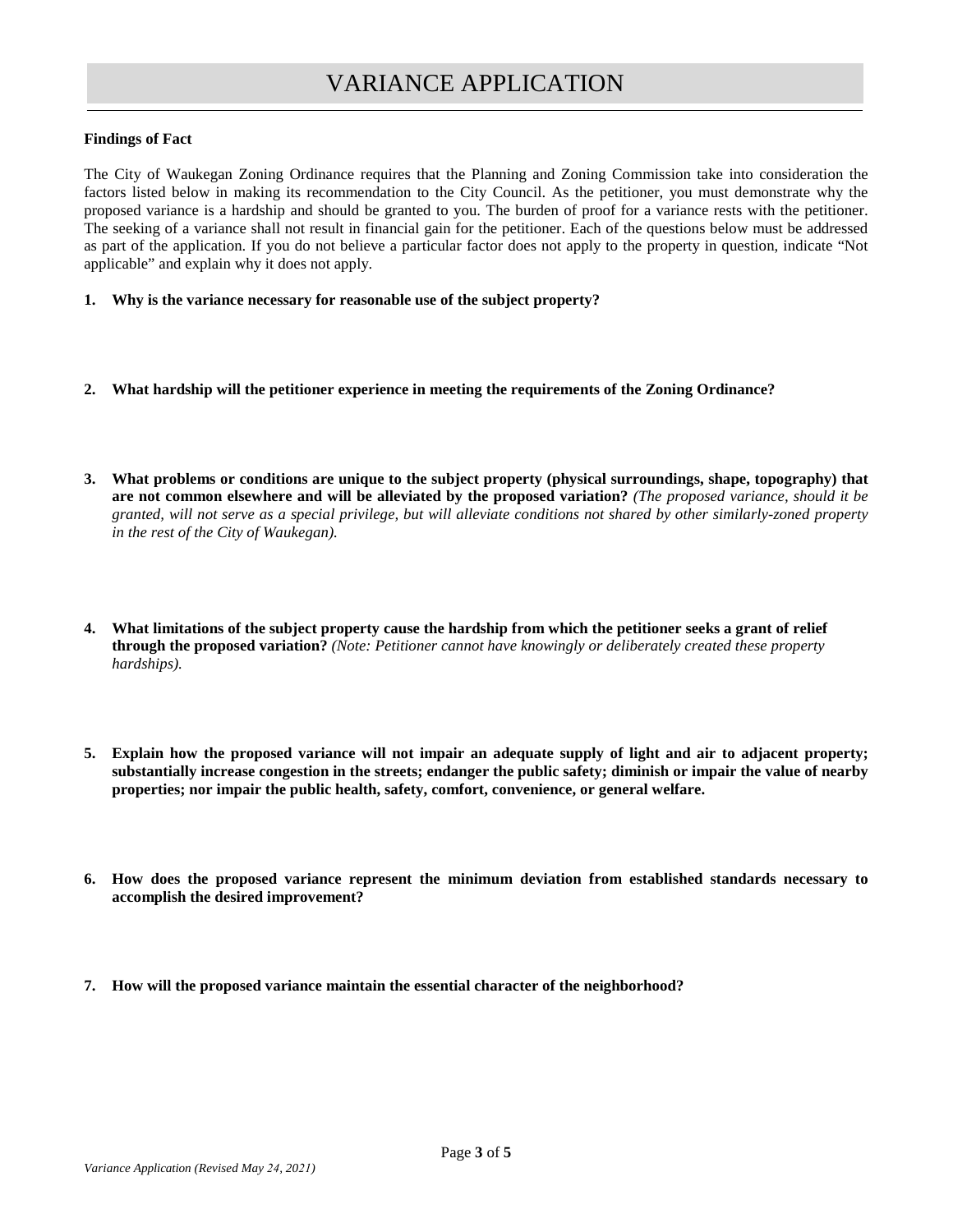#### **Signatures and Notary Seal**

I (We) certify that all of the above statements and statements on any documents or drawings submitted herewith are true to the best of my (our) knowledge and belief.

Name of Petitioner Signature of Petitioner and Date

Name of Property Owner Signature of Property Owner and Date

## **SIGNATURE BY THE PROPERTY OWNER GRANTS ACCESS TO THE PROPERTY IN QUESTION TO THE CITY OF WAUKEGAN, ITS STAFF, COMMISSION AND CITY COUNCIL MEMBERS.**

**NOTARY**

STATE OF )

COUNTY OF )

I, the undersigned, a Notary Public, in and for said County, in the State aforesaid, DO HEREBY CERTIFY THAT

) SS.

## (NAME OF APPLICANT)

is/are personally known to me, that said person(s) appeared before me this day in person and severally acknowledged that he/she/they signed and delivered the forgoing owners authorization above as his/her/their free and voluntary act for the uses and purposes herein set forth.

Given under my hand and Notary Seal, this  $\frac{1}{2}$  day of  $\frac{1}{2}$  ...  $\frac{20}{2}$ .

Signature of Notary Public

NOTARY SEAL -